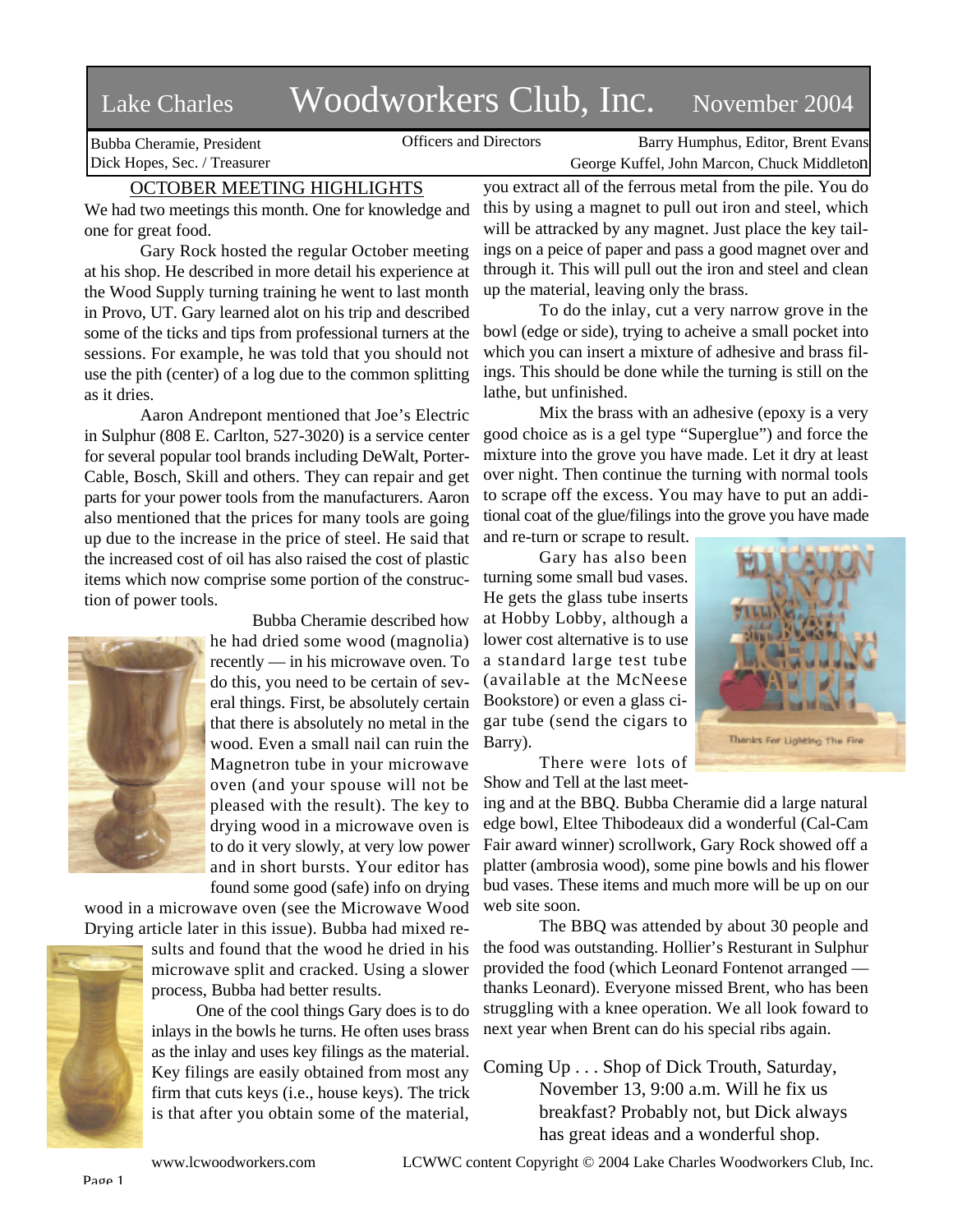## WOOD DRYING WITH A MICROWAVE

Of course you will need a microwave oven. It is not really important whether it is a turntable model or not, and the power level isn't that important either. You will be using very low power levels, (defrost) so that sort of limits itself. The only other factor is the physical size, and that's sort of self explanatory really. If the piece is too big it won't go through the door.

You will also need a good scale to weigh the article you are drying. This bit is difficult because you need a scale that allows you to measure accurately to small amounts (a few ounces or so). I have a digital scale that weights in 0.1 gram or ounce steps, and it performs well. What I have is a battery powered postal scale (Wal-Mart—\$19.95 plus the 9 volt battery). If you are drying any wood by other methods, you will probably have scales anyway.

The only other things you need is time, patience and something to microwave.

First, you need to prepare the piece. Remove ALL metal from the wood. A small nail can ruin a microwave oven in a heart beat. Rough turn the piece until the wall thickness is about 10% of the total diameter. This allows you to remount it and finish it off when dry, with the benefit of enough meat in the walls to allow for any oval distortion that may occur. If the oval distortion is not important, turn it to the finish you want.

This is your call. What I'm doing is explaining the technique.

Speed here is really important, as some woods are prone to crack if left to air dry, so you need to keep moving. If you need to leave the piece on the lath for any time, either cover it with a wet cloth, or place it in or wrap it in a sealed plastic bag. Weigh the piece carefully and record the weight (ounces or grams — up to you). Write this down in your log book.

Place the piece centrally in the oven, set the power level to what ever you use for defrost (about three on mine, but some call it called defrost—clever that).

The following times give some indication depending on the size of the piece.

Up to 8 inches ..... 1 minute

8 inches to 12 inches .....2 minutes

Over 12 inches ..... 3 minutes

After setting the oven as described (defrost setting and time), start it. At the end of the cycle, remove it from the oven and allow it to cool

Leave until cool, or at least 1/2 hour. Replace the blank in the oven and repeat the cycle. At the end of the 4th cycle, weigh the piece and record the weight.

These 4 cycles are one drying program.

If you are using a non-turntable oven, turn the piece upside down and rotated 90 degrees between cycles. This allows for even spread of warming. At the end of the program, allow it to stand for an additional 1/2 hour, and then repeat the program.

Keep repeating programs until the weight remains the same between two programs. At this time it is as dry as you will get and the piece can be finished.

A few points to watch out for:

Don't try and rush things. The temptation is to crank up the heat or the time. You will be very disappointed with the results if you do. The idea is to do this slowly and deliberately. Just like too much heat when sanding will cause heat cracks to appear, so will too much heat when cooking. Take it slow.

Check your settings before starting the microwave. It is easy to set the oven on the default power setting (usually high) without realizing. Weight the peice first, then start cooking. The results are again, too much heat will ruin the work.

Check out what your are doing with the master of the kitchen first. If you follow the instructions outlined here, you are barely warming the wood, so the possibility of damage to the microwave is no more than cooking your oats for breakfast.

Crank up the power or lengthen the time, and you may well cause all sorts of problems (especially with the master of the kitchen). For example, gum pockets in the wood will boil and explode, and they are very hard to get off. As well, you can cause tainting of the wood if the heat is too great.

Microwave ovens work by using radio waves from a magnetron tube to vibrate the molecules within a material and this movement creates heat. The microwaves penetrate deep within most organic material such as wood. That is, they will penetrate almost anything that is not metalic.

The molecules in a liquid (water and sap) are easier to vibrate than those in a solid (wood). This works even better with liquids that contain simple sugars (e.g., fructose), such as the natural ones found within wet wood.

As you gently "defrost" the article, you vibrate and warm those liquids, which expand, forcing their way along the cellular structure of the wood. Upon exiting the cells at the outside surface, they evaporate.

You now have a two-fold process underway, heating/ expansion moving the liquid out from the center of the article, and the sponge effect of the dry outer surface drawing the moisture out from the center.

This is why it is important to remove it from the oven and let it cool completely between cylces.

You can also see that by really giving it a good cook, you will boil the liquid within the wood, and like any cooking, you will soften the fibre and damage the wood. This can manifest itself in many ways, including increase tear out on the end grain, articles that are difficult to sand to an acceptable finish, as articles that won't take finishes (especially oils or waxes) well.

By following the method outlined, you are merely helping the natural process with a little modern technology, and instead of taking about one year per inch of board thickness, you can achieve the same results in a couple of days.

So what is the best microwave oven to use? A used one. My 23 year-old microwave oven with the wood-grain vinyl and black front was replaced with one that actually went with the decor in my kitchen. It has a simple dial timer and slide adjuster for level. You can also find a good used working microwave oven at a re-sale shop or garage sale. *Barry Humphus.*